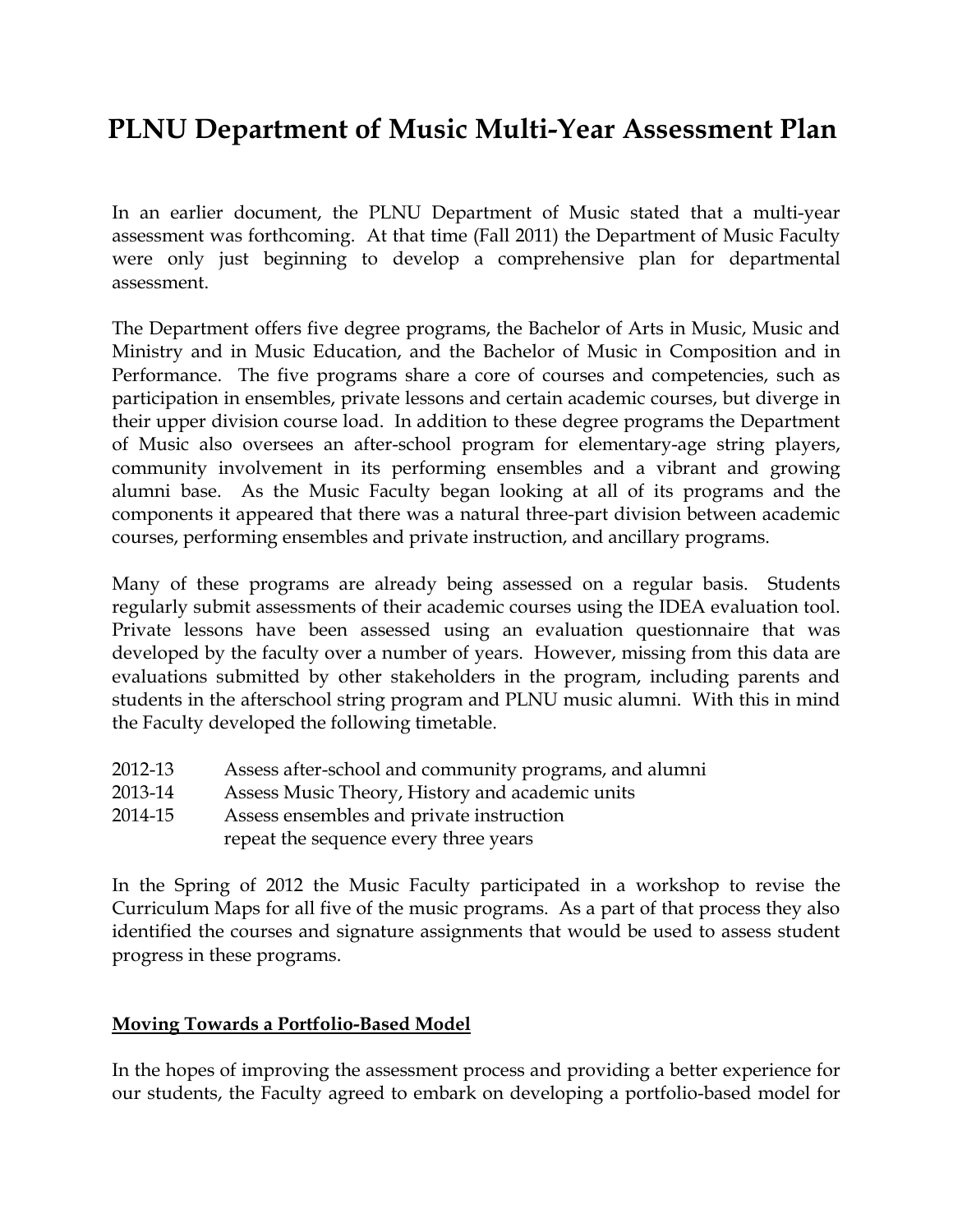the Department. The faculty identified key assignments for all of its courses, developed rubrics for scoring these assignments and developed a system for storing these assignments using the software program LiveText. The process begins this year by videotaping all student performances and posting these performances in the student portfolios, along with the recordings of the final juries. The upcoming years will add to this process by storing all of our signature assignments in LiveText, thereby creating a long-term data set through which the success of our programs can be measured.

Although data will be collected every year, as these assignments are loaded into LiveText and scored with their accompanying rubrics, the assessment focus will shift across the various aspects of the program from year to year, as mentioned earlier.

## **The String Project Questionnaire**

In July 2012 the Department sent out a questionnaire to both the parents of students and the student teachers of the University's after-school program called the PLNU String Project. The String Project was begun in Fall 2003 with a grant from the American String Teachers Association (ASTA), a group now called the National String Project Consortium (NSPC). The program uses University string students to teach young children how to play string instruments. As a result of a full program review and the responses from the student teachers in the program, it became clear that the program needed a major re-adjustment. Over the course of the last five years, the program had lost significant enrollment, struggled to attract University students to work as student teachers and was in danger of becoming insolvent.

As a result of the review of this program the Program Director has revised his procedures and developed some new strategies and goals for keeping the program viable and sustainable. The Program Director set the following goals:

- 1. Improve marketing & recruiting (includes developing image-enhancing materials)
- 2. Create, maintain, and protect record-keeping systems
- 3. Improve teacher-mentoring
- 4. Develop goals and assessments for those goals
- 5. Return to the spirit and intent of the original structure of the String Project
- 6. Increase enrollment each year
- 7. Hire a Master Teacher as soon as it is economically viable

The Chairs of the Music Department are working closely with the Program Director to monitor the progress of these goals and to ensure that the program stays viable and sustainable.